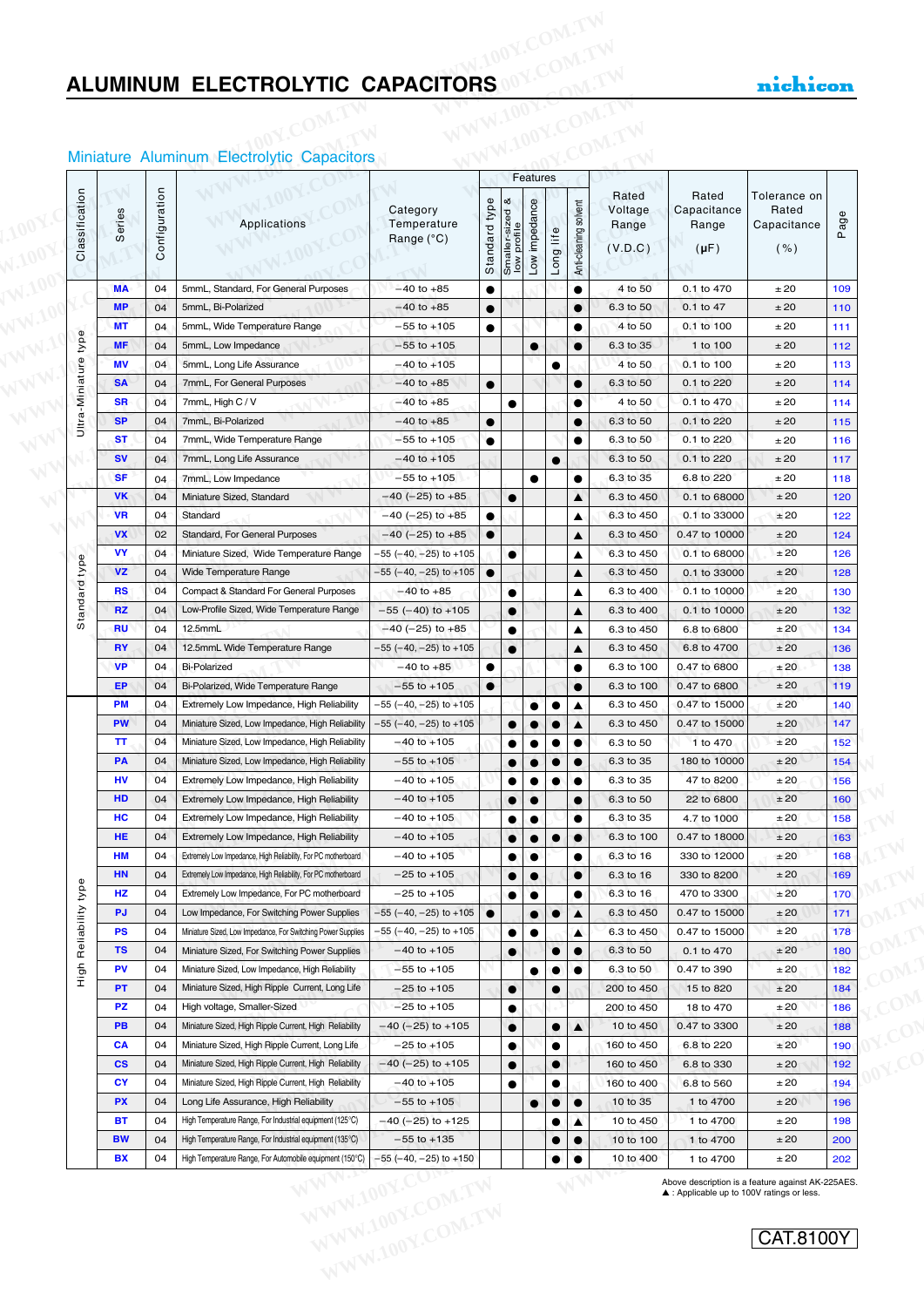|                      |        |           |               | Miniature Aluminum Electrolytic Capacitors       |                                       |               |                                       | Features      |           |                       |                                      |                                            |                                              |      |
|----------------------|--------|-----------|---------------|--------------------------------------------------|---------------------------------------|---------------|---------------------------------------|---------------|-----------|-----------------------|--------------------------------------|--------------------------------------------|----------------------------------------------|------|
| Classification       | Series |           | Configuration | <b>Applications</b>                              | Category<br>Temperature<br>Range (°C) | Standard type | ∣∞ర<br>Smaller-sized &<br>low profile | Low impedance | Long life | Anti-cleaning solvent | Rated<br>Voltage<br>Range<br>(V.D.C) | Rated<br>Capacitance<br>Range<br>$(\mu F)$ | Tolerance on<br>Rated<br>Capacitance<br>( %) | Page |
|                      |        | <b>KL</b> | 04            | Low Leakage Current                              | $-40$ to $+85$                        | $\bullet$     |                                       |               |           | $\bullet$             | 6.3 to 100                           | 0.1 to 10000                               | ±20, ±10                                     | 204  |
|                      |        | <b>TM</b> | 04            | <b>Timer Circuit Use</b>                         | $-40$ to $+85$                        | $\bullet$     |                                       |               |           | $\bullet$             | 10 to 50                             | 1 to 470                                   | ±20, ±10                                     | 206  |
| equipment<br>Special |        | <b>JB</b> | 04            | Memory Back-Up Use                               | $-25$ to $+85$                        | $\bullet$     |                                       |               |           | $\bullet$             | 5.5                                  | 2.2mF to 47mF                              | $-10$ to $+50$                               | 207  |
|                      |        | AQ        | 04            | For Permissible Abnormal Voltage                 | $-40$ to $+105$                       |               |                                       |               |           |                       | $200 \cdot 400$                      | 10 to 220                                  | ±20                                          | 208  |
|                      |        | <b>AS</b> | 04            | Miniature Type, For Permissible Abnormal Voltage | $-40$ to $+105$                       |               | $\bullet$                             |               |           |                       | 200                                  | 33 to 330                                  | ±20                                          | 209  |
|                      |        | <b>KZ</b> | 04            | Premium Grade Type, For Audio Equipment          | $-40$ to $+85$                        |               |                                       |               |           | $\bullet$             | 25 to 100                            | 10 to 1000                                 | ±20                                          | 210  |
|                      |        | FG        | 04            | High Grade Type, For Audio Equipment             | $-40$ to $+85$                        | $\bullet$     |                                       |               |           | $\bullet$             | 6.3 to 100                           | 0.1 to 10000                               | ±20                                          | 212  |
|                      |        | <b>KW</b> | 04            | Standard, For Audio Equipment                    | $-40$ to $+85$                        | $\bullet$     |                                       |               |           | $\bullet$             | 6.3 to 100                           | 0.1 to 33000                               | ±20                                          | 211  |
|                      |        | <b>FW</b> | 04            | Standard, For Audio Equipment                    | $-40$ to $+85$                        |               | $\bullet$                             |               |           | $\bullet$             | 6.3 to 100                           | 0.1 to 33000                               | ±20                                          | 214  |
| equipment            |        | <b>SW</b> | 04            | 7mmL, For Audio Equipment                        | $-40$ to $+85$                        | $\bullet$     |                                       |               |           | $\bullet$             | 6.3 to 50                            | 0.1 to 220                                 | ±20                                          | 216  |
|                      |        | <b>MW</b> | 04            | 5mmL, For General Audio Equipment                | $-40$ to $+85$                        | $\bullet$     |                                       |               |           | $\bullet$             | 4 to 50                              | 0.1 to 470                                 | ±20                                          | 217  |
| audio                |        | <b>UQ</b> | 32            | 105°C Chip Type, For Audio Equipment             | $-40$ to $+105$                       |               |                                       |               |           | $\bullet$             | 6.3 to 50                            | 0.1 to 1000                                | ±20                                          | 218  |
| $\mathsf{For}$       |        | ES        | 04            | Bi-Polarized, For Audio Equipment                | $-40$ to $+85$                        | $\bullet$     |                                       |               |           | $\bullet$             | 6.3 to 50                            | 0.47 to 1000                               | ±20                                          | 220  |
|                      |        | DB, GB    | 04            | Bi-Polarized, For Speaker Network                | $-40$ to $+85$                        | $\bullet$     |                                       |               |           |                       | 50                                   | 1 to 68                                    | ± 20, ±10                                    | 221  |
|                      | KT     |           | 04            | 105°C Standard, For Audio Equipment              | $-55$ to $+105$                       | $\bullet$     |                                       |               |           | $\bullet$             | 6.3 to 50                            | 0.1 to 33000                               | ±20                                          | 222  |

#### Miniature Aluminum Electrolytic Capacitors

WWW.100Y.COM.TW WWW.100Y.COM.TW WWW.100Y.COM.TW WWW.100Y.COM.TW WWW.100Y.COM.TW WWW.100Y.COM.TW WWW.100Y.COM.TW WWW.100Y.COM.TW WWW.100Y.COM.TW WWW.100Y.COM.TW WWW.100Y.COM.TW WWW.100Y.COM.TW WWW.100Y.COM.TW WWW.100Y.COM.T

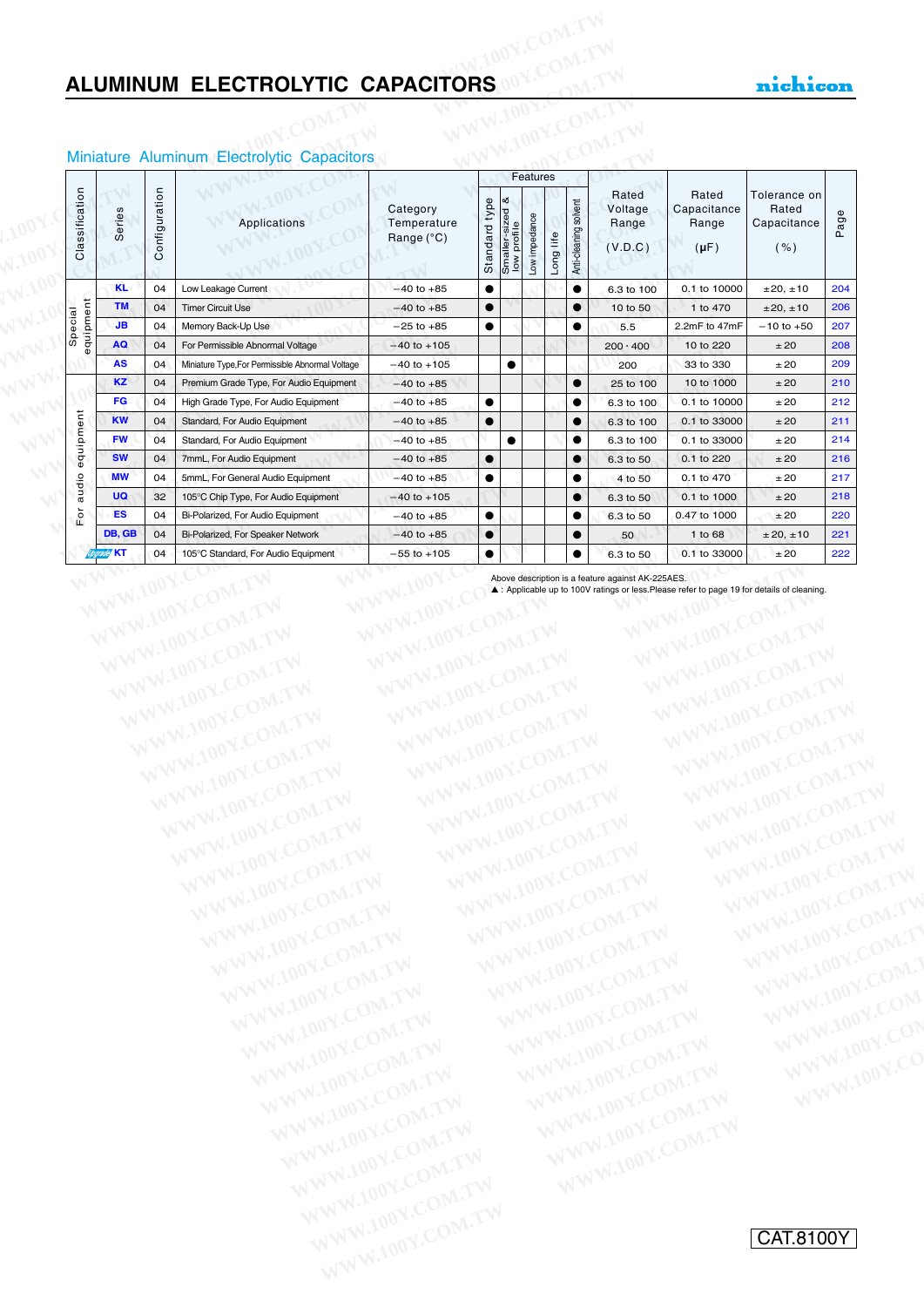| series                                         | Standard, For Audio Equipment                                                                                                                                                                                                                              |                 |                |                 |                                         |            |                |                |                                                                                                                                                    |                               |                                         |
|------------------------------------------------|------------------------------------------------------------------------------------------------------------------------------------------------------------------------------------------------------------------------------------------------------------|-----------------|----------------|-----------------|-----------------------------------------|------------|----------------|----------------|----------------------------------------------------------------------------------------------------------------------------------------------------|-------------------------------|-----------------------------------------|
|                                                |                                                                                                                                                                                                                                                            |                 |                |                 | For Audio Use<br>Anti-Solven<br>Feature |            |                |                |                                                                                                                                                    |                               |                                         |
| • Compliant to the RoHS directive (2002/95/EC) |                                                                                                                                                                                                                                                            |                 |                |                 | <b>KW</b>                               |            |                |                |                                                                                                                                                    |                               |                                         |
|                                                | 特力材料886-3-5753170<br>胜特力电子(上海) 86-21-34970699<br>胜特力电子(深圳 86-755-83298787                                                                                                                                                                                  |                 | High Grade     |                 | ligh Sound<br>Quality<br>FW             |            |                |                | 000 <sub>uF</sub> 35v                                                                                                                              |                               |                                         |
|                                                | Http://www.100y.com.tw                                                                                                                                                                                                                                     |                 |                |                 |                                         |            |                |                |                                                                                                                                                    |                               |                                         |
| Specifications                                 |                                                                                                                                                                                                                                                            |                 |                |                 |                                         |            |                |                |                                                                                                                                                    |                               |                                         |
| Item                                           |                                                                                                                                                                                                                                                            |                 |                |                 | <b>Performance Characteristics</b>      |            |                |                |                                                                                                                                                    |                               |                                         |
| <b>Category Temperature Range</b>              | $-40$ to $+85^{\circ}$ C                                                                                                                                                                                                                                   |                 |                |                 |                                         |            |                |                |                                                                                                                                                    |                               |                                         |
| Rated Voltage Range                            | 6.3 to 100V                                                                                                                                                                                                                                                |                 |                |                 |                                         |            |                |                |                                                                                                                                                    |                               |                                         |
| <b>Rated Capacitance Range</b>                 | 0.1 to 33000µF                                                                                                                                                                                                                                             |                 |                |                 |                                         |            |                |                |                                                                                                                                                    |                               |                                         |
| Capacitance Tolerance                          | ±20% at 120Hz, 20°C                                                                                                                                                                                                                                        |                 |                |                 |                                         |            |                |                |                                                                                                                                                    |                               |                                         |
| Leakage Current                                | After 1 minute's application of rated voltage, leakage current is not more than 0.03 CV or 4 ( $\mu$ A), whichever is greater.<br>After 2 minutes' application of rated voltage, leakage current is not more than 0.01 CV or 3 (µA), whichever is greater. |                 |                |                 |                                         |            |                |                |                                                                                                                                                    |                               |                                         |
|                                                | Rated voltage (V)                                                                                                                                                                                                                                          | 6.3<br>10       | 16<br>0.20     | 25<br>0.16      | 35<br>0.14                              | 50<br>0.12 | 63<br>0.10     | 100<br>0.08    | Temperature: 20°C                                                                                                                                  | Measurement frequency: 120Hz, |                                         |
| Tangent of loss angle (tan $\delta$ )          | tan $\delta$ (MAX.)                                                                                                                                                                                                                                        | 0.28<br>0.24    |                |                 |                                         |            |                |                |                                                                                                                                                    |                               |                                         |
|                                                | For capacitance of more than 1000uF, add 0.02 for every increase of 1000uF.                                                                                                                                                                                |                 |                |                 |                                         |            |                |                |                                                                                                                                                    |                               |                                         |
|                                                |                                                                                                                                                                                                                                                            |                 |                |                 |                                         |            |                |                |                                                                                                                                                    | Measurement frequency: 120Hz  |                                         |
|                                                | Rated voltage (V)                                                                                                                                                                                                                                          |                 | 6.3            | 10              | 16                                      |            | 25             | 35             | 50                                                                                                                                                 | 63                            |                                         |
| <b>Stability at Low Temperature</b>            | Impedance ratio                                                                                                                                                                                                                                            | Z-25°C / Z+20°C | $\overline{5}$ | $\overline{4}$  | $\overline{3}$                          |            | $\overline{2}$ | $\overline{2}$ | $\overline{2}$                                                                                                                                     | $\overline{2}$                |                                         |
|                                                | ZT / Z20 (MAX.)                                                                                                                                                                                                                                            | Z-40°C / Z+20°C | 12             | $\overline{10}$ | $\overline{8}$                          |            | $\overline{5}$ | $\overline{4}$ | $\overline{3}$                                                                                                                                     | $\overline{3}$                |                                         |
| Endurance                                      | The specifications listed at right shall be met<br>when the capacitors are restored to 20°C after<br>the rated voltage is applied for 2000 hours at<br>85°C.                                                                                               |                 |                | tan δ           | Capacitance change<br>Leakage current   |            |                |                | Within ±20% of the initial capacitance value<br>200% or less than the initial specified value<br>Less than or equal to the initial specified value |                               | 100<br>$\overline{2}$<br>$\overline{3}$ |
| Shelf Life                                     | After sroring the capacitors under no load at 85°C for 1000 hours and then performing voltage treatment based on JIS C 5101-4<br>clause 4.1 at 20°C, they shall meet the specified values for the endurance characteristics listed above.                  |                 |                |                 |                                         |            |                |                |                                                                                                                                                    |                               |                                         |



|     |     |     |     |       |  |                   |                                                           | (mm)                                                                    |
|-----|-----|-----|-----|-------|--|-------------------|-----------------------------------------------------------|-------------------------------------------------------------------------|
| 5   |     |     |     |       |  |                   |                                                           | 25                                                                      |
|     |     |     |     |       |  |                   | 10                                                        | 12.5                                                                    |
|     | 0.5 |     |     |       |  |                   |                                                           | 1.0                                                                     |
| 0.5 | 0.5 | 0.5 |     |       |  |                   |                                                           |                                                                         |
|     |     |     | 6.3 | $8 -$ |  | $0.6$ 0.6 0.6 0.8 | $2.5$ 3.5 5.0 5.0 7.5 7.5<br>$0.8 -$<br>$0.5$ 0.5 0.5 0.5 | 10   12.5   16   18   20   22  <br>$10-1$<br>$1.0$ 1.0<br>$0.5$ 1.0 1.0 |

(φD < 20) 1.5  $\alpha$  $(φD ≥ 20)$  2.0

• Please refer to page 20 about the end seal configulation.



|                 |     |                 |     |     | (mm)                             |                             |   |                        |                                        |  | Type |           |
|-----------------|-----|-----------------|-----|-----|----------------------------------|-----------------------------|---|------------------------|----------------------------------------|--|------|-----------|
| $\frac{1.5}{2}$ | 16  | 18              | 20  | 22  | 25                               |                             |   |                        |                                        |  |      |           |
| $\overline{0}$  | 7.5 | 7.5             | 10  | 10  | 12.5                             |                             |   | <b>X</b> Configuration |                                        |  |      |           |
| $6 \overline{}$ | 0.8 | 0.8             | 1.0 | 1.0 | 1.0                              |                             |   | $\phi$ D               | Pb-free leadwire<br>Pb-free PET sleeve |  |      |           |
| $\overline{5}$  | 0.5 | 0.5             | 0.5 | 1.0 | 1.0                              |                             |   | 5                      | DD                                     |  |      |           |
|                 |     |                 |     |     |                                  |                             |   | 6.3                    | ED                                     |  |      |           |
|                 |     |                 |     |     |                                  |                             | W | 8.10                   | PD                                     |  |      |           |
|                 |     |                 |     |     |                                  |                             |   | 12.5 to 18             | HD                                     |  |      |           |
|                 |     |                 |     |     |                                  |                             |   | 20 to 25               | <b>RD</b>                              |  |      |           |
|                 |     |                 |     |     |                                  |                             |   |                        |                                        |  |      |           |
|                 |     |                 |     |     | out the end seal configulation.  |                             |   |                        |                                        |  |      | $\cdot$ O |
|                 |     |                 |     |     | he formed or taped product spec. |                             |   |                        |                                        |  |      |           |
|                 |     | order quantity. |     |     | $m_{t}$                          | $\sim$ $\sim$ $\sim$ $\sim$ |   |                        |                                        |  |      |           |

Please refer to page 20, 21, 22 about the formed or taped product spec. Please refer to page 4 for the minimum order quantity. **WWW.100Y.COM.TW WWW.100Y.COM.TW COMAND COMAND WWW.100Y.COMAND WWW.100Y.COM**<br> **WWW.100Y.COM.TW WWW.100Y.COM.TW WWW.100Y.COM**<br>
WWW.100Y.COM.TW WWW.100Y.COM.TW WWW.100Y.COM<br>
WW.100Y.COM.TW WWW.100Y.COM.TW WWW.100Y.COM.TW<br>
CO **Exampled product spec ONLTW WWW.100Y.COM.TW WWW.100Y.COM.TW WWW.100Y.COM.TW WWW.100Y.COM.TW WWW.100Y.COM.TW WWW.100Y.COM.TW WWW.100Y.COM.TW WWW.100Y.COM.TW WWW.100Y.COM.TW WWW.100Y.COM.TW WWW.100Y.COM.TW WWW.100Y.COM.TW W** 

### CAT.8100Y